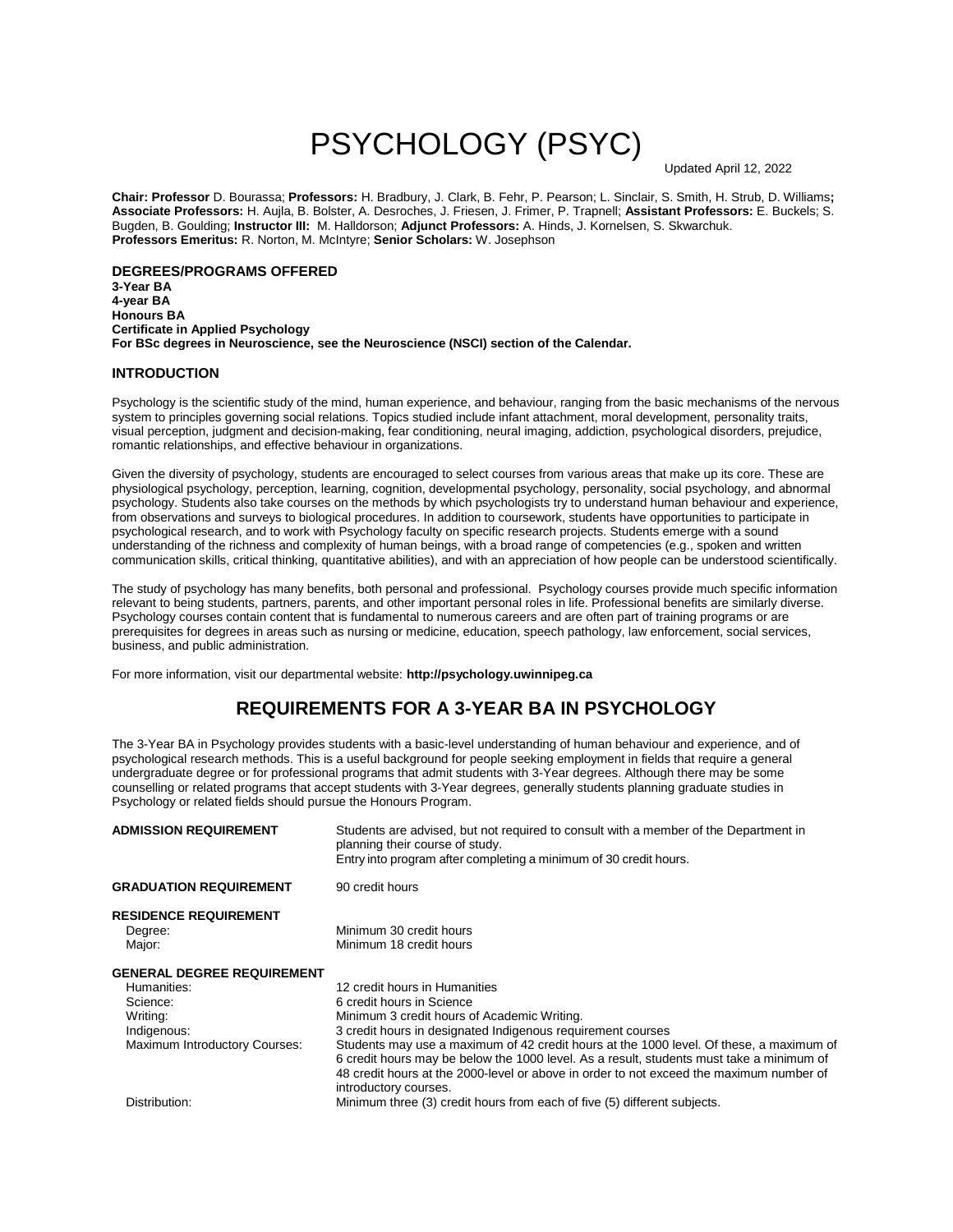**MAJOR REQUIREMENT**

| Single Major:   | Minimum 36 credit hours/Maximum 48 credit hours.                                          |
|-----------------|-------------------------------------------------------------------------------------------|
|                 | Minimum 6 credit hours at the 3000 level or above in Psychology.                          |
| Double Major:   | Minimum 36 credit hours for Psychology and credit hours specified for other department.   |
| Combined Major: | Minimum 48 credit hours from two different majors with not less than 18 credit hours from |
|                 | each major subject.                                                                       |

**Required Courses** (Required courses are the same for the Single, Double, and Combined Major):

**PSYC-1000(6)** Introductory Psychology, or a 3 credit introductory course transferred from another university as **PSYC-1000(3)** minimum 2.0 GPA (C) **PSYC-2101(3)** Introduction to Data Analysis or equivalent STAT-1302(3), the former STAT-1601(3), or STAT-2001(3). **PSYC-2102(3)** Introduction to Research Methods Minimum of 3 credit hours from Entry Category A (Social Sciences), to be selected from: **PSYC-2200(3)** Developmental Psychology I: Fundamentals **PSYC-2300(3)** Personality Psychology **PSYC-2400(3)** Social Psychology I Minimum of 3 credit hours from Entry Category B (Natural Sciences), to be selected from: **PSYC-2600(3)** An Introduction to Cognitive Psychology **PSYC-2610(3)** Perception I **PSYC-2800(3)** Fundamentals of Animal Learning **PSYC-2900(3)** Physiological Psychology I

### **Advisory:**

- Students with a 3.0 GPA (B) in Psychology courses are eligible to take 4000-level courses, but must receive permission from the Psychology Department's Honours Committee before registering for 4000-level courses.
- Note that a 3-Year BA is *not* normally sufficient for admission to graduate studies. Students normally enrol in **PSYC-2101(3)** and **PSYC-2102(3)** in their 2nd year.

#### **GENERAL INFORMATION**

Prerequisites: **PSYC-1000(6) Introductory Psychology** or a 3 credit introductory course transferred from another university as **PSYC-1000(3)** is required for registration in all other Psychology courses. A grade of C or better in PSYC-1000 Introductory Psychology, or a 3 credit introductory course transferred from another university as **PSYC-1000(3), and** a minimum 2.0 overall GPA (C) is required for acceptance to the Major program.

### **REQUIREMENTS FOR A 4- YEAR BA IN PSYCHOLOGY**

The 4-Year B.A. degree in Psychology meets the needs of students interested in psychology-related careers who require a deeper examination of psychology than provided by the 3-Year degree program, but do not require an Honours degree in psychology. Students may plan to enter careers with an applied orientation directly after graduation (e.g., human services, community settings, law enforcement, health, business), or to apply for professional programs that require a 4-Year degree, but not the more academic stream represented by the Honours degree. The program provides an opportunity for students to explore how their developing knowledge about psychological science can be applied in one or more fields of application.

| <b>ADMISSION REQUIREMENT</b>                      | Students are required to consult with a member of the Department in<br>planning their course of study.<br>Entry into program after completing a minimum of 30 credit hours.                                                                                                                             |
|---------------------------------------------------|---------------------------------------------------------------------------------------------------------------------------------------------------------------------------------------------------------------------------------------------------------------------------------------------------------|
| <b>GRADUATION REQUIREMENT</b>                     | Minimum 120 credit hours                                                                                                                                                                                                                                                                                |
| <b>RESIDENCE REQUIREMENT</b><br>Degree:<br>Major: | Minimum 60 credit hours<br>Minimum 30 credit hours, including minimum 9 credit hours at upper level<br>$(3000/4000)$ .                                                                                                                                                                                  |
| <b>GENERAL DEGREE REQUIREMENT</b>                 |                                                                                                                                                                                                                                                                                                         |
| Humanities:                                       | 12 credit hours in Humanities                                                                                                                                                                                                                                                                           |
| Science:                                          | 6 credit hours in Science                                                                                                                                                                                                                                                                               |
| Writing:                                          | Minimum 3 credit hours of Academic Writing.                                                                                                                                                                                                                                                             |
| Indigenous:                                       | 3 credit hours in designated Indigenous requirement courses                                                                                                                                                                                                                                             |
| Maximum Introductory Courses:                     | Students may use a maximum of 42 credit hours at the 1000 level. Of these, a maximum of<br>6 credit hours may be below the 1000 level. As a result, students must take a minimum of<br>78 credit hours at the 2000-level or above in order to not exceed the maximum number of<br>introductory courses. |
| Distribution:                                     | Minimum three (3) credit hours from each of five (5) different subjects.                                                                                                                                                                                                                                |
| <b>MAJOR REQUIREMENT</b>                          |                                                                                                                                                                                                                                                                                                         |
| Single Major:                                     | Minimum 48 credit hours / Maximum 66 credit hours                                                                                                                                                                                                                                                       |
|                                                   | Minimum of 18 credit hours at the 3000-level or above in Psychology.                                                                                                                                                                                                                                    |
| Double Major:                                     | Minimum 48 credit hours in each Major subject as specified by the department/program.<br>Minimum of 12 credit hours at the 3000-level or above in Psychology. For the                                                                                                                                   |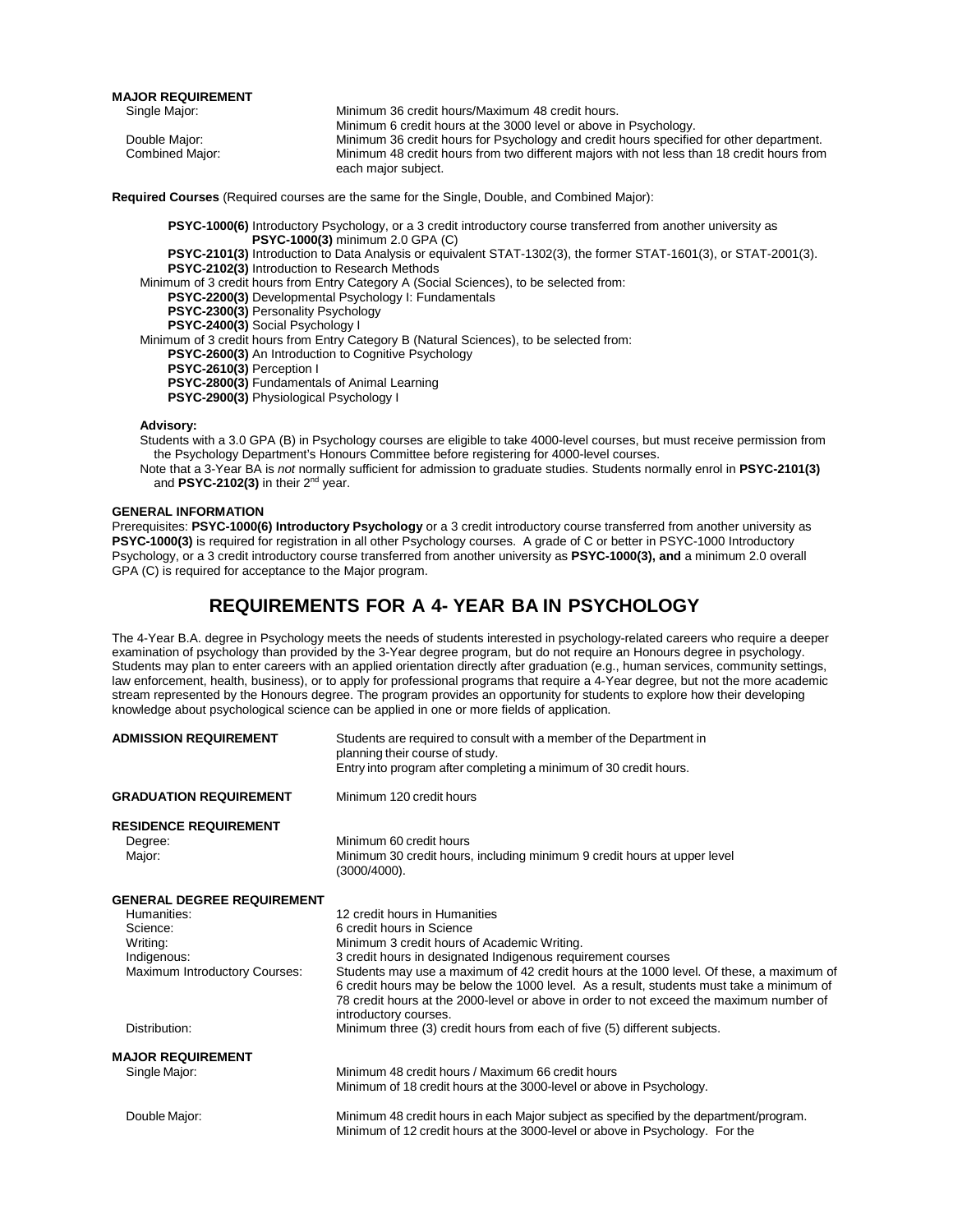|                 | requirements of the other 4-Year Major subject, consult the department involved.                                                                                                         |
|-----------------|------------------------------------------------------------------------------------------------------------------------------------------------------------------------------------------|
| Combined Major: | Minimum 60 credit hours from two different majors with not less than 24 credit hours<br>from each major subject.<br>Minimum of 12 credit hours at the 3000-level or above in Psychology. |

**Required Courses** (Required courses are the same for the Single, Double, and Combined Major):

**PSYC-1000(6)** Introductory Psychology, or a 3 credit introductory course transferred from another university as **PSYC-1000(3)** minimum 2.0 GPA (C)

**PSYC-2101(3)** Introduction to Data Analysis or equivalent STAT-1302(3), the former STAT-1601(3), or STAT-2001(3). **PSYC-2102(3)** Introduction to Research Methods

Minimum of 6 credit hours from Entry Category A (Social Sciences), to be selected from:

**PSYC-2200(3)** Developmental Psychology I: Fundamentals

**PSYC-2300(3)** Personality Psychology

**PSYC-2400(3)** Social Psychology I

Minimum of 6 credit hours from Entry Category B (Natural Sciences), to be selected from:

**PSYC-2600(3)** An Introduction to Cognitive Psychology

**PSYC-2610(3)** Perception I

**PSYC-2800(3)** Fundamentals of Animal Learning

**PSYC-2900(3)** Physiological Psychology I

#### **Advisory:**

- Students with a 3.0 GPA (B) in Psychology courses are eligible to take 4000-level courses, but must receive permission from the Psychology Department's Honours Committee before registering for 4000-level courses.
- Note that a 3-Year or 4-Year BA is *not* normally sufficient for admission to graduate studies. Students normally enrol in **PSYC-2101(3)** and **PSYC-2102(3)** in their 2nd year.

### **GENERAL INFORMATION**

Prerequisites: **PSYC-1000(6) Introductory Psychology** or a 3 credit introductory course transferred from another university as PSYC-1000(3) is required for registration in all other Psychology courses. A grade of C or better in PSYC-1000 Introductory Psychology, or a 3 credit introductory course transferred from another university as **PSYC-1000(3), and** a minimum 2.0 overall GPA (C) is required for acceptance to the Major program.

### **REQUIREMENTS FOR AN HONOURS BA IN PSYCHOLOGY**

The Honours program gives interested students an opportunity to engage more fully with the subject matter of Psychology and to prepare for graduate study in Psychology, for advanced study in related fields, or for employment in occupations that require a more intensive understanding of psychology and its research methods. Honours courses generally have smaller enrolments and give more emphasis to research than do general courses. Honours students must consult with an Honours Psychology advisor prior to each registration period.

| <b>ADMISSION REQUIREMENT</b>                                                                                                              | Entry into the program after completing a minimum of 30 credit hours.<br>Entry, continuing and graduation minimum GPA is 3.0 (B) in Honours Subject courses and<br>2.5 (C+) in Non-Honours Subject courses.<br>The minimum 3.0 GPA (B) will be based on all attempts (including course repeats and<br>failures) in Honours Subject courses.<br>The minimum 2.5 GPA (C+) in all Non-Honours Subject courses will be calculated as for<br>the general degree (i.e., Fs are not included, and in the case of repeated courses, only<br>the highest grade will be used). |
|-------------------------------------------------------------------------------------------------------------------------------------------|----------------------------------------------------------------------------------------------------------------------------------------------------------------------------------------------------------------------------------------------------------------------------------------------------------------------------------------------------------------------------------------------------------------------------------------------------------------------------------------------------------------------------------------------------------------------|
| <b>GRADUATION REQUIREMENT</b>                                                                                                             | Minimum 120 credit hours                                                                                                                                                                                                                                                                                                                                                                                                                                                                                                                                             |
| <b>RESIDENCE REQUIREMENT</b><br>Degree:<br>Honours:                                                                                       | Minimum 60 credit hours<br>Minimum 30 credit hours, including minimum 18 credit hours at upper level (3000/4000) of<br>which a minimum of 9 credit hours must be at the 4000-level.                                                                                                                                                                                                                                                                                                                                                                                  |
| <b>GENERAL DEGREE REQUIREMENT</b><br>Humanities:<br>Science:<br>Writing:<br>Indigenous:<br>Maximum Introductory Courses:<br>Distribution: | 12 credit hours in Humanities<br>6 credit hours in Science<br>Minimum 3 credit hours of Academic Writing.<br>3 credit hours in designated Indigenous requirement courses<br>Students may use a maximum of 42 credit hours at the 1000-level. Of these, a maximum of<br>6 credit hours may be below the 1000-level. As a result, students must take a minimum of<br>78 credit hours at the 2000-level or above in order to not exceed the maximum number of<br>introductory courses.<br>Minimum three (3) credit hours from each of five (5) different subjects.      |
| <b>HONOURS REQUIREMENT</b>                                                                                                                |                                                                                                                                                                                                                                                                                                                                                                                                                                                                                                                                                                      |
| Single Honours:                                                                                                                           | Minimum 54 credit hours/Maximum 78 credit hours in the Honours subject.                                                                                                                                                                                                                                                                                                                                                                                                                                                                                              |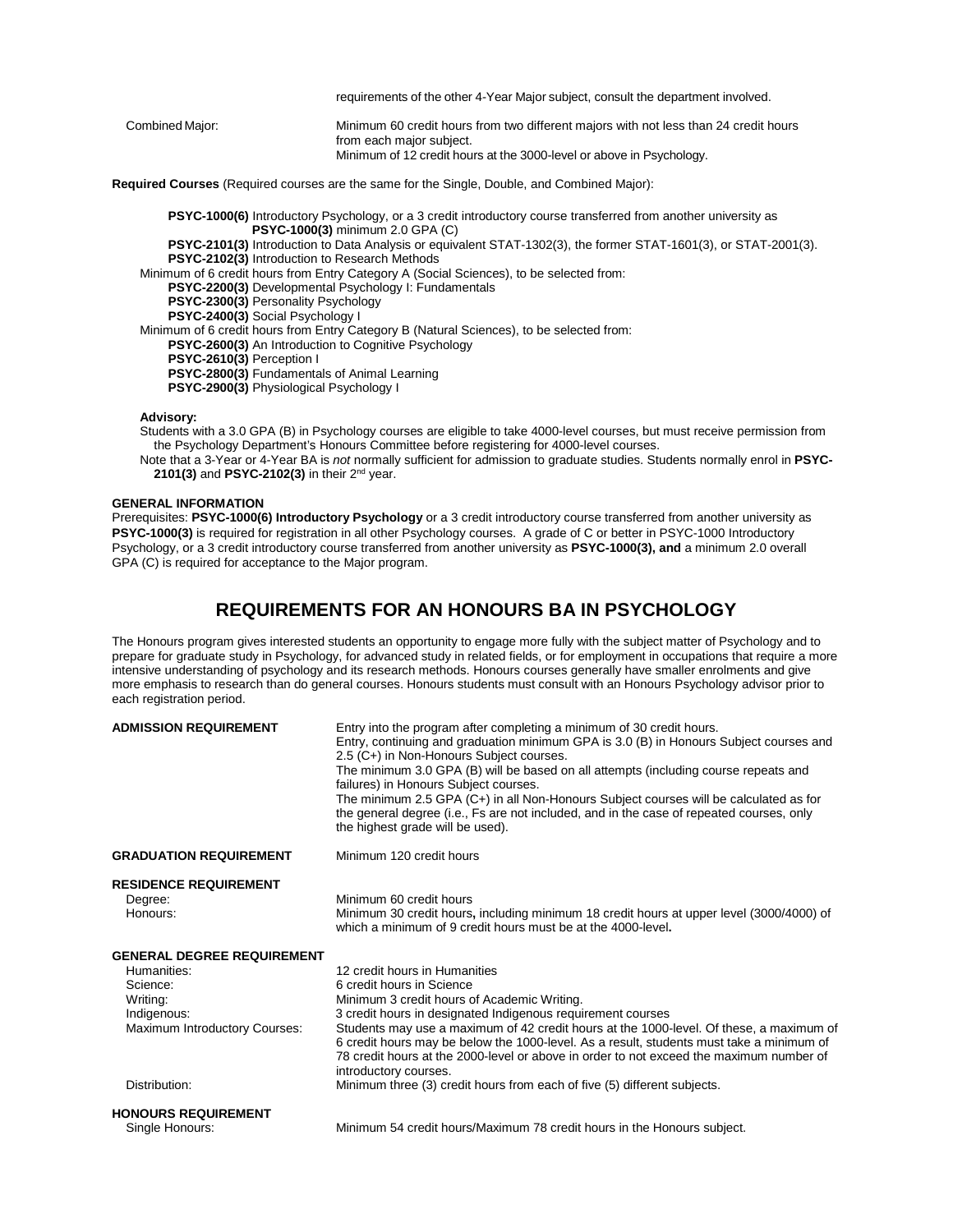Minimum 30 credit hours in 4000-level Honours courses.<br>Double Honours **Minimum 36 credit hours in each Honours** subject. Minimum 36 credit hours in each Honours subject. Minimum 24 credit hours in 4000-level Honours courses in the Psychology component of the double Honours. For the requirements of the other Honours subject, consult the department involved.

**Required courses** (Required courses are the same for the Single and Double Honours.):

**PSYC-1000(6)** Introductory Psychology or a 3 credit introductory course transferred from another university as **PSYC-1000(3)**

**PSYC-2101(3)** Introduction to Data Analysis or STAT-1302(3), the former STAT-1601(3), or STAT-2001(3).

**PSYC-2102(3)** Introduction to Research Methods

**PSYC-4100(6)** Research Design and Data Analysis

**PSYC-4040(6)** Honours Thesis

Minimum of 6 credit hours from Entry Category A (Social Sciences), to be selected from:

**PSYC-2200(3)** Developmental Psychology I: Fundamentals

**PSYC-2300(3)** Personality Psychology

**PSYC-2400(3)** Social Psychology I

Minimum of 6 credit hours from Entry Category B (Natural Sciences), to be selected from:

**PSYC-2600(3)** An Introduction to Cognitive Psychology

**PSYC-2610(3)** Perception I

**PSYC-2800(3)** Fundamentals of Animal Learning

**PSYC-2900(3)** Physiological Psychology I

#### **Advisory:**

Students with a 3.0 GPA (B) in Psychology courses are eligible to take 4000-level courses, but must receive permission from the Psychology Department's Honours Committee before registering for 4000-level courses.

Note that a 3-Year or 4-Year BA is *not* normally sufficient for admission to graduate studies. Students normally enrol in **PSYC-2101(3)** and **PSYC-2102(3)** in their 2nd year.

Honours students normally register for **PSYC-4100(6)** in their 3rd year.

The Honours thesis course, **PSYC-4040(6)**, is normally taken during the last registration period.

### **REQUIREMENTS FOR THE CERTIFICATE IN APPLIED PSYCHOLOGY**

The Certificate in Applied Psychology acknowledges a course concentration and demonstrated interest in the application of research in psychology. It consists of required and elective course offerings from the Department of Psychology and documented evidence of 90 hours of volunteer placement activities from a community, government, or private organization. The placement provides opportunities for the application of psychological principles (research on behalf of the organization or client mentoring in a supervised setting). Students should contact the department for a list of eligible organizations prior to their registration in **PSYC-3790(1).** Founding organizational partners are New Directions and the Community Hub Information and Research Partnerships (CHIRP).

Students applying for further study in clinical and counseling psychology, social work, medicine, occupational therapy, speech pathology, among other programs, may find this certificate valuable in documenting volunteer activities in organizations that apply principles of psychology (e.g., social service agencies, educational institutions). Students completing any degree program are eligible to complete the Certificate. This is not a stand-alone Certificate: it must be completed in tandem with a Psychology program.

**Admission Requirement:** Interested students should contact the Department of Psychology prior to enrolment in **PSYC-3790(1). Graduation Requirement**: Students request the certificate once all the requirements have been met by completing a form

available at the Department of Psychology. A minimum 3.00 in PSYC courses is required at the time of application for the certificate.

### **Required Courses:**

**PSYC-1000(6)** Introductory Psychology or a 3 credit introductory course transferred from another university **PSYC-1000(3)**

**PSYC-2101(3)** Introduction to Data Analysis or equivalent, STAT-1302(3), the former STAT-1601(3), or STAT-2001(3). **PSYC-2102(3)** Introduction to Research Methods

### **PSYC-3790(1)** Applied Psychology

### **Elective Courses:**

**Any four of the following courses with a minimum of three at the 3000 or 4000 level**

**PSYC-2210(3)** Introduction to Educational Psychology

**PSYC-2420(3)** The Psychology of Sex and Gender

 **PSYC-2620(3)** Psycholinguistics

**PSYC-2700(3)** Introduction to Clinical Psychology

**PSYC-2920(3)** Drugs and Behaviour

 **PSYC-3050(3)** Culture and Psychology

 **PSYC-3450(3)** Organizational Leadership and Decision-Making

**PSYC-3470(3)** Forensic Psychology

 **PSYC-3700(3)** Abnormal Behaviour in Adults

 **PSYC-3710(3)** Abnormal Behaviour in Children and Adolescents

 **PSYC-3720(3)** Behaviour Modification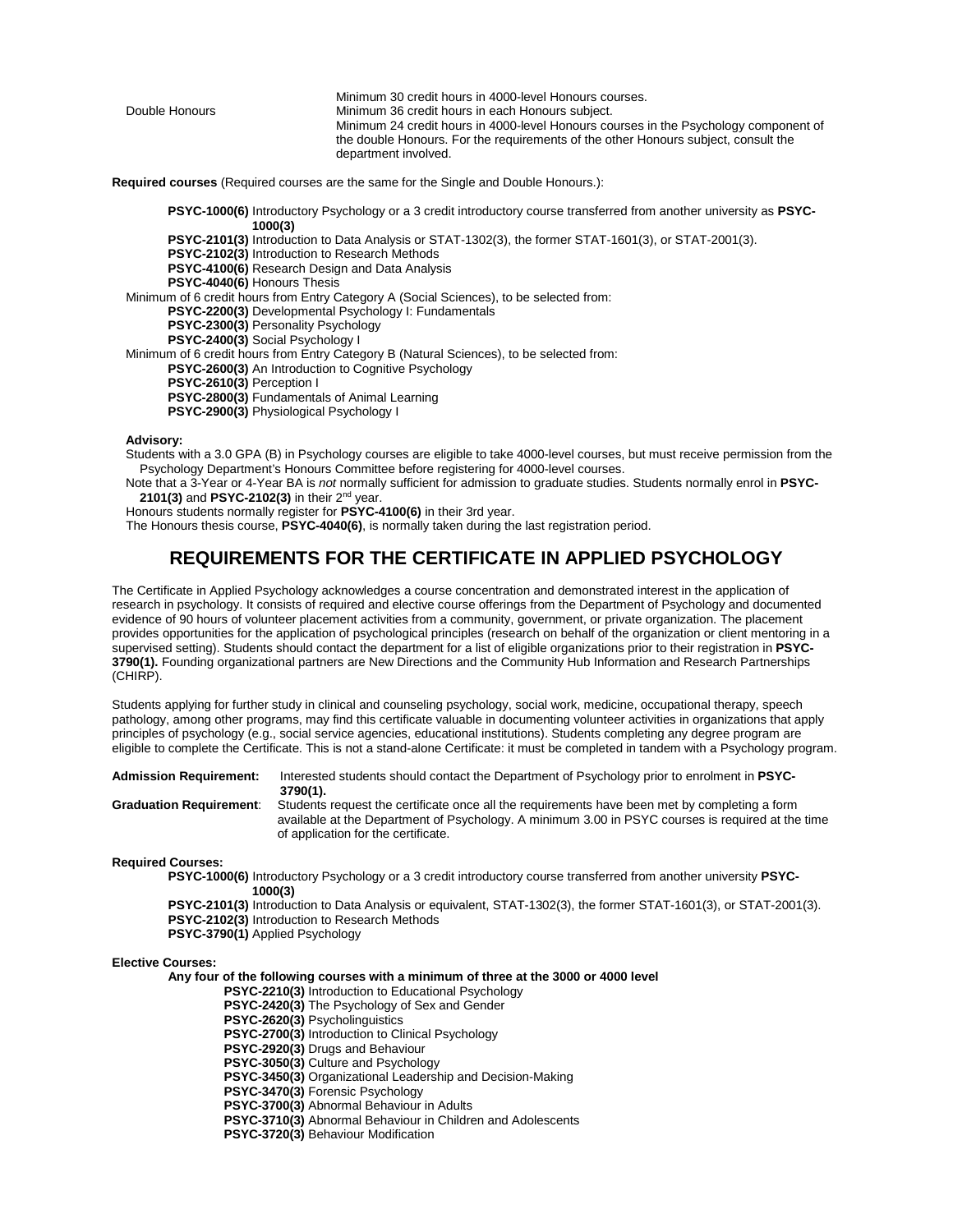**PSYC-3740(3)** Introduction to Family Processes  **PSYC-3910(3)** Human Neuropsychology  **PSYC-3930(3)** Mind, Brain, and Body  **PSYC-4700(3)** Topics in Abnormal Behaviour  **PSYC-4730(3)** Biological Considerations in Clinical Psychology **PSYC-4750(3)** Psychological Testing  **PSYC-4820(3)** Neuroscience of Addiction and Fear

## **COURSE LISTINGS**

| <b>INTRODUCTION, HISTORY AND TOPICS</b><br><b>GENERAL COURSES</b> |                                                                     | PSYC-2610(3)<br>PSYC-2620(3) | Perception I*<br>Psycholinguistics*                        |
|-------------------------------------------------------------------|---------------------------------------------------------------------|------------------------------|------------------------------------------------------------|
| PSYC-1000(6)                                                      | Introductory Psychology                                             | PSYC-3600(3)                 | <b>Cognitive Processes</b>                                 |
| PSYC-3050(3)                                                      | Culture and Psychology                                              |                              | <b>HONOURS COURSES</b>                                     |
|                                                                   | <b>HONOURS COURSES</b>                                              | PSYC-4600(3)                 | Topics in Human Learning and Memory                        |
| PSYC-4010(3)                                                      | Advanced Reading and Research In                                    | PSYC-4610(3)                 | Topics in Perception                                       |
|                                                                   | Psychology I                                                        | PSYC-4630(3)                 | <b>Topics in Cognitive Psychology</b>                      |
| PSYC-4020(3)                                                      | Advanced Reading and Research In                                    |                              |                                                            |
|                                                                   | Psychology II                                                       |                              | <b>CLINICAL</b>                                            |
| PSYC-4025(3)                                                      | Topics in Psychology                                                |                              | <b>GENERAL COURSES</b>                                     |
| PSYC-4030(3)                                                      | Psychological Issues in Historical                                  | PSYC-2700(3)                 | Introduction to Clinical Psychology                        |
|                                                                   | Perspective                                                         | PSYC-3700(3)                 | Abnormal Behaviour in Adults                               |
| PSYC-4040(6)                                                      | <b>Honours Thesis</b>                                               | PSYC-3710(3)                 | Abnormal Behaviour in Children And                         |
|                                                                   |                                                                     |                              | Adolescents                                                |
|                                                                   | <b>METHODS</b>                                                      | PSYC-3720(3)<br>PSYC-3740(3) | <b>Behaviour Modification</b>                              |
| PSYC-2101(3)                                                      | <b>GENERAL COURSES</b>                                              |                              | Introduction to Family Processes<br><b>HONOURS COURSES</b> |
| PSYC-2102(3)                                                      | Introduction to Data Analysis*<br>Introduction to Research Methods* | PSYC-4700(3)                 | Topics in Abnormal Behaviour                               |
|                                                                   | <b>HONOURS COURSES</b>                                              | PSYC-4730(3)                 | <b>Biological Considerations in Clinical</b>               |
| PSYC-4100(6)                                                      | Intermediate Research Design and Data                               | PSYC-4750(3)                 | <b>Psychological Testing</b>                               |
|                                                                   | Analysis                                                            |                              |                                                            |
|                                                                   |                                                                     |                              | <b>LEARNING, MOTIVATION, AND BEHAVIOUR GENETICS</b>        |
|                                                                   | <b>DEVELOPMENTAL</b>                                                |                              | <b>GENERAL COURSES</b>                                     |
|                                                                   | <b>GENERAL COURSES</b>                                              | PSYC-2800(3)                 | Fundamentals of Animal Learning*                           |
| PSYC-2200(3)                                                      | Developmental Psychology I:                                         | PSYC-3830(3)                 | Genes, Evolution, and Behaviour I                          |
|                                                                   | Fundamentals                                                        |                              | <b>HONOURS COURSES</b>                                     |
| PSYC-2210(3)                                                      | Introduction to Educational Psychology                              | PSYC-4800(3)                 | Topics in Animal Learning                                  |
| PSYC-3200(3)                                                      | Developmental Psychology II: Childhood                              | PSYC-4830(3)                 | Genes, Evolution, and Behaviour II                         |
| PSYC-3220(3)                                                      | <b>Adult Psychology</b>                                             |                              |                                                            |
| PSYC-3230(3)                                                      | Adolescent Psychology                                               |                              | <b>NEUROSCIENCE</b>                                        |
|                                                                   | <b>HONOURS COURSES</b>                                              |                              | <b>GENERAL COURSES</b>                                     |
| PSYC-4200(3)                                                      | Topics in Developmental Psychology                                  | PSYC-2900(3)                 | Physiological Psychology I*                                |
| PSYC-4240(3)                                                      | Social Development                                                  | PSYC-2920(3)                 | Drugs and Behaviour*                                       |
| PSYC-4250(3)                                                      | <b>Cognitive Development</b>                                        | PSYC-3900(3)                 | Physiological Psychology II                                |
|                                                                   |                                                                     | PSYC-3910(3)                 | Human Neuropsychology                                      |
|                                                                   |                                                                     | PSYC-3920(3)                 | <b>Cognitive Neuroscience</b>                              |
|                                                                   | PERSONALITY                                                         | PSYC-3930(3)                 | Mind, Brain and Body                                       |
|                                                                   | <b>GENERAL COURSES</b>                                              |                              | <b>HONOURS COURSES</b>                                     |
| PSYC-2300(3)                                                      | Personality Psychology                                              | PSYC-4820(3)                 | Neuroscience of Addiction and Fear                         |
|                                                                   | <b>HONOURS COURSES</b>                                              | PSYC-4900(3)                 | Topics in Physiological Psychology                         |
| PSYC-4300(3)                                                      | <b>Topics in Personality</b>                                        | PSYC-4920(3)                 | Topics in Cognitive Neuroscience                           |
| PSYC-4350(3)                                                      | Freud: On Personality and Clinical Practice                         |                              |                                                            |
| PSYC-4355(3)                                                      | Freud: On Society and Culture                                       | PSYC-3790(1)                 | <b>EXPERIMENTAL COURSE</b>                                 |
|                                                                   | <b>SOCIAL AND ORGANIZATIONAL</b>                                    |                              | Applied Psychology                                         |
|                                                                   | <b>GENERAL COURSES</b>                                              |                              |                                                            |
| PSYC-2400(3)                                                      | Social Psychology I                                                 |                              |                                                            |
| PSYC-2410(3)                                                      | Social Psychology II                                                |                              |                                                            |
| PSYC-2420(3)                                                      | The Psychology of Sex and Gender                                    |                              |                                                            |
| PSYC-2430(3)                                                      | Psychological Approaches to Social Issues                           |                              |                                                            |
| PSYC-3450(3)                                                      | Organizational Leadership and Decision                              |                              |                                                            |
|                                                                   | Making                                                              |                              |                                                            |
| PSYC-3470(3)                                                      | Forensic Psychology**                                               |                              |                                                            |
| PSYC-3490(3)                                                      | The Psychology of Close Relationships                               |                              |                                                            |
| PSYC-3480(3)                                                      | Interpersonal Communication                                         |                              |                                                            |
|                                                                   | <b>HONOURS COURSES</b>                                              |                              |                                                            |
| PSYC-4400(3)                                                      | Topics in Social Psychology                                         |                              |                                                            |
| PSYC-4410(3)                                                      | Research Seminar in Social Psychology                               |                              |                                                            |
|                                                                   |                                                                     |                              |                                                            |
|                                                                   | <b>COGNITION AND PERCEPTION</b>                                     |                              |                                                            |
|                                                                   | <b>GENERAL COURSES</b>                                              |                              |                                                            |

PSYC-2600(3) An Introduction to Cognitive Psychology\*